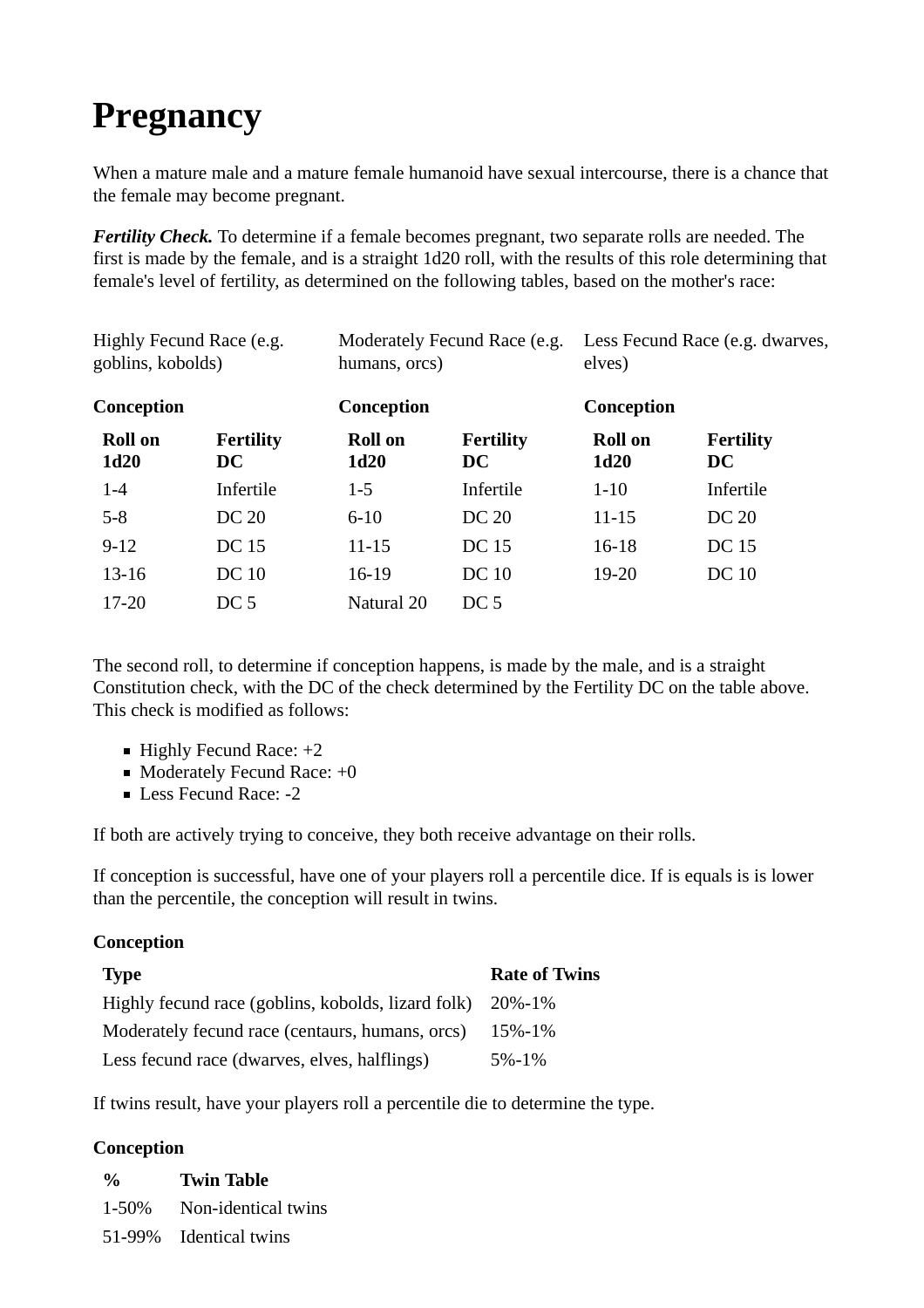100% Identical triplets or more\*

(\*) Rates can be adjusted for races that have higher rates of multiple births.

*Prevention.* To prevent conception, the participants may use some form of birth control. Choose one participant to role a percentile die. If they equal or exceed the percentile, they role for conception.

### **Prevention**

| Quality     | <b>Type</b>                        | <b>Protection</b> |
|-------------|------------------------------------|-------------------|
| <b>Best</b> | Magical, most effective means      | 95% protection    |
| Moderate    | Alchemical, highly effective means | 75% protection    |
| Minor       | Common herbal and other methods    | 50% protection    |
| Poor        | Rhythm and coitus interruptus      | 25% protection    |

*Pregnancy.* The parent will be pregnant for around 9 months, where they will go through three trimesters. Each trimester brings new changes to the carrying parent. Since a wide variety of fantasy races exist, the carrying parent will not always be female; these rules, however, cover the basics for any race that gestates in a womb. Many changes do not need mechanics to govern them; they can be described by the DM or decided by the player. While they can be the source of jokes and fun, they should not be used to ridicule characters. As the body transforms to give birth, major shifts will affect a character in notable physical ways. If you wish to add mental/emotional changes and the group is on board, you may do so, but be aware that such mechanics can make a character into a caricature quickly and can make the player feel stymied in their ability to participate.

- **First Trimester.** Sex begins to form in offspring of human-like races at the end of the first trimester; divination methods used before then are notoriously unreliable. Nausea may strike at inopportune moments. Each week, roll a DC 15 Constitution check; failure indicates that nausea will be a problem that week. The character will make the same Constitution check at random each day, but not more than 1d4 times. Failure means the character is nauseated for 1d20 rounds. Each successful check grants a +2 bonus on the next roll. At the start of the second trimester, the check should be made again. If the roll is a 1, then nausea will continue to be a problem into the second trimester. Otherwise, it will fade away.
- **Second Trimester.** The character's movement rate is reduced by a quarter and a -2 penalty applies to Dexterity as the body takes on weight and their center of gravity shifts. The character will also has disadvantage on all saving throws. Magic can be used to ease or negate these penalties, but they will recur once the magic fades.
- **Third Trimester.** The character's movement rate is reduced by half. They also suffer a -4 penalty to Dexterity and -2 to Strength. The character will also has disadvantage on all saving throws. These penalties do not stack with those from previous trimesters and can be affected by magic, but they will automatically recur when the magic fades.

At the end of the third trimester, the character will give birth. Roll a percentile die to see what the child's gender is. If there are non-identical twins, roll twice for each child. If gender does not apply to the parents, do not role.

### **Conception**

**% Gender**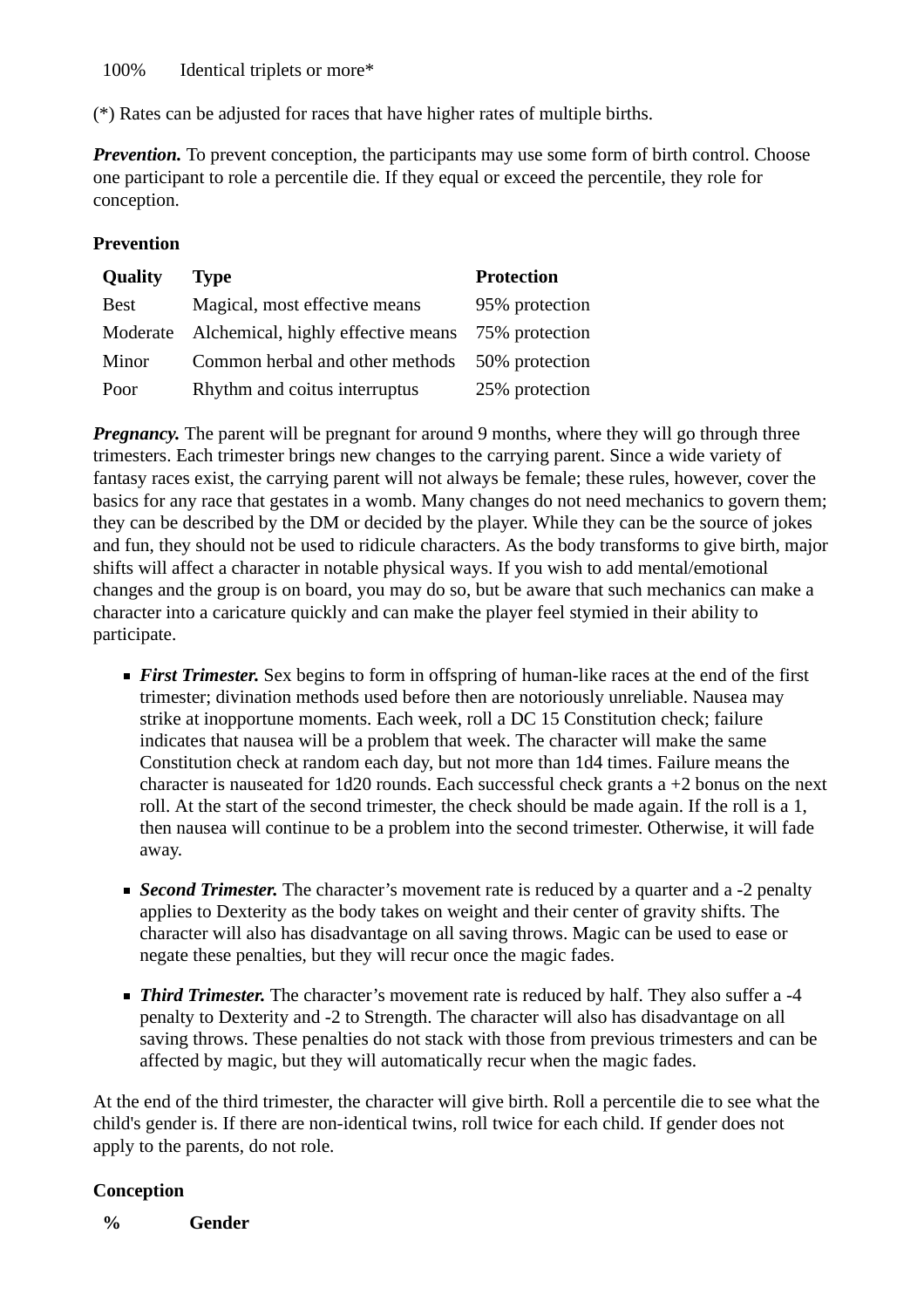1-50% Male 51-100% Female

*Variant: Egg Laying Species.* Humanoids that lay eggs go through a slightly different reproduction process. Post intercourse, instead of becoming pregnant as other races do, they lay an egg. A male and a female of that race will go through the normal fertilization process and roll on the fertilization table. They have different rates of producing eggs and incubation times.

#### **Egg Laying Races**

| Race       | <b>Fertility</b>             | <b>Time Between</b><br><b>Fertilization</b><br>and Egg<br>Laying  | <b>Quantity</b>                                         | <b>Incubation</b><br><b>Time</b> | <b>Additional</b><br><b>Information</b>                                                                                                                                                                                                                                                                                                                                                                                                                                                                                                                                                             |
|------------|------------------------------|-------------------------------------------------------------------|---------------------------------------------------------|----------------------------------|-----------------------------------------------------------------------------------------------------------------------------------------------------------------------------------------------------------------------------------------------------------------------------------------------------------------------------------------------------------------------------------------------------------------------------------------------------------------------------------------------------------------------------------------------------------------------------------------------------|
| Aarakocra  | Highly<br>Fecund<br>Race     | Forty-Eight to<br>Sixty-Two<br><b>Hours Post</b><br>Fertilization | (1d4)<br>Eggs)                                          | Two to<br>Three<br>Weeks         | For reproduction,<br>Aarakocra have a<br>cloaca. Female<br>Aarakocra will<br>still lay eggs,<br>every forty-eight<br>to sixty-two<br>hours, even<br>though they are<br>unfertilized once<br>they have<br>reached maturity.<br>Additionally,<br>Aarakocra<br>breasts do not<br>function the same<br>way that other<br>humanoid's<br>breasts function.<br>Female<br>Aarakocra will<br>produce a type of<br>sudo-milk which<br>will be stored in<br>special sacks on<br>their chest. Then,<br>to feed their<br>young, they will<br>regurgitate this<br>sudo-milk into<br>the mouths of<br>their young. |
| Dragonborn | Moderately<br>Fecund<br>Race | Three to Five<br><b>Weeks Post</b><br>Fertilization               | $(1d4 - 1)$<br>$Eggs -$<br>Won't be<br>Less<br>Than One | Three to<br>Four<br>Months       | For reproduction,<br>Dragonborn have<br>a cloaca. Many<br>people believe<br>that Dragonborn<br>breast feed due to<br>the female                                                                                                                                                                                                                                                                                                                                                                                                                                                                     |

Dragonborn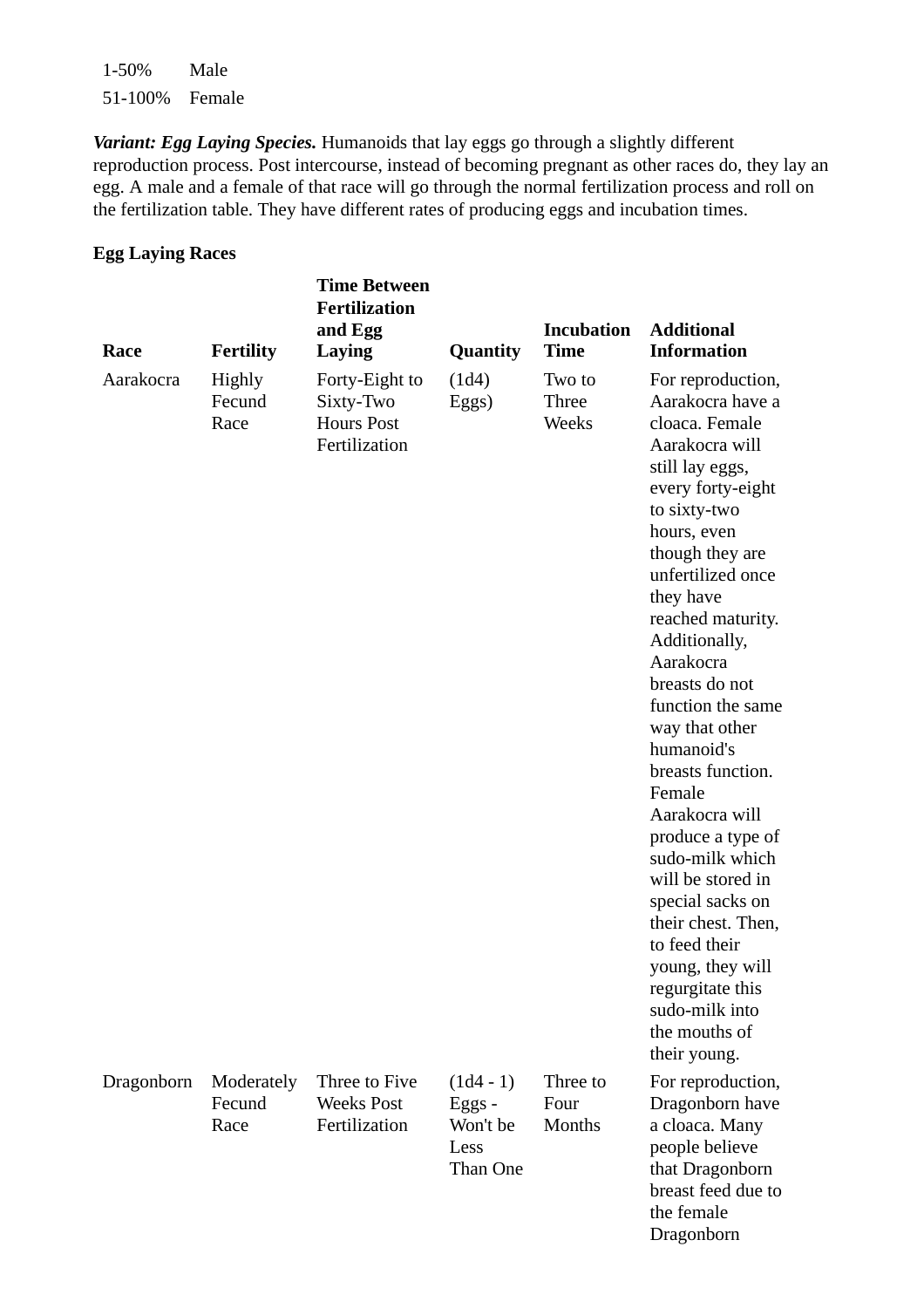|       |                          |                                                                   |                |                          | having the<br>appearance of<br>having breasts.<br>Instead they have<br>a reinforced<br>sternum that<br>covers the upper<br>chest, and when<br>they stand up<br>straight it<br>protrudes in such<br>a way that it<br>gives the profile<br>of breasts. It<br>supports the<br>female's lungs to<br>permit their<br>breath attack.<br>Male<br>Dragonborn do<br>not have them<br>due to their larger<br>muscles in their<br>upper bodies.                                                                                                                                         |
|-------|--------------------------|-------------------------------------------------------------------|----------------|--------------------------|------------------------------------------------------------------------------------------------------------------------------------------------------------------------------------------------------------------------------------------------------------------------------------------------------------------------------------------------------------------------------------------------------------------------------------------------------------------------------------------------------------------------------------------------------------------------------|
| Kenku | Highly<br>Fecund<br>Race | Forty-Eight to<br>Sixty-Two<br><b>Hours Post</b><br>Fertilization | (1d4)<br>Eggs) | Two to<br>Three<br>Weeks | For reproduction,<br>Kenku have a<br>cloaca Female<br>Kenku will still<br>lay eggs, every<br>forty-eight to<br>sixty-two hours,<br>even though they<br>are unfertilized<br>once they have<br>reached maturity.<br>Additionally,<br>Kenku breasts do<br>not function the<br>same way that<br>other humanoid's<br>breasts function.<br>Female Kenku<br>will produce a<br>type of sudo-milk<br>which will be<br>stored in special<br>sacks on their<br>chest. Then, to<br>feed their young,<br>they will<br>regurgitate this<br>sudo-milk into<br>the mouths of<br>their young. |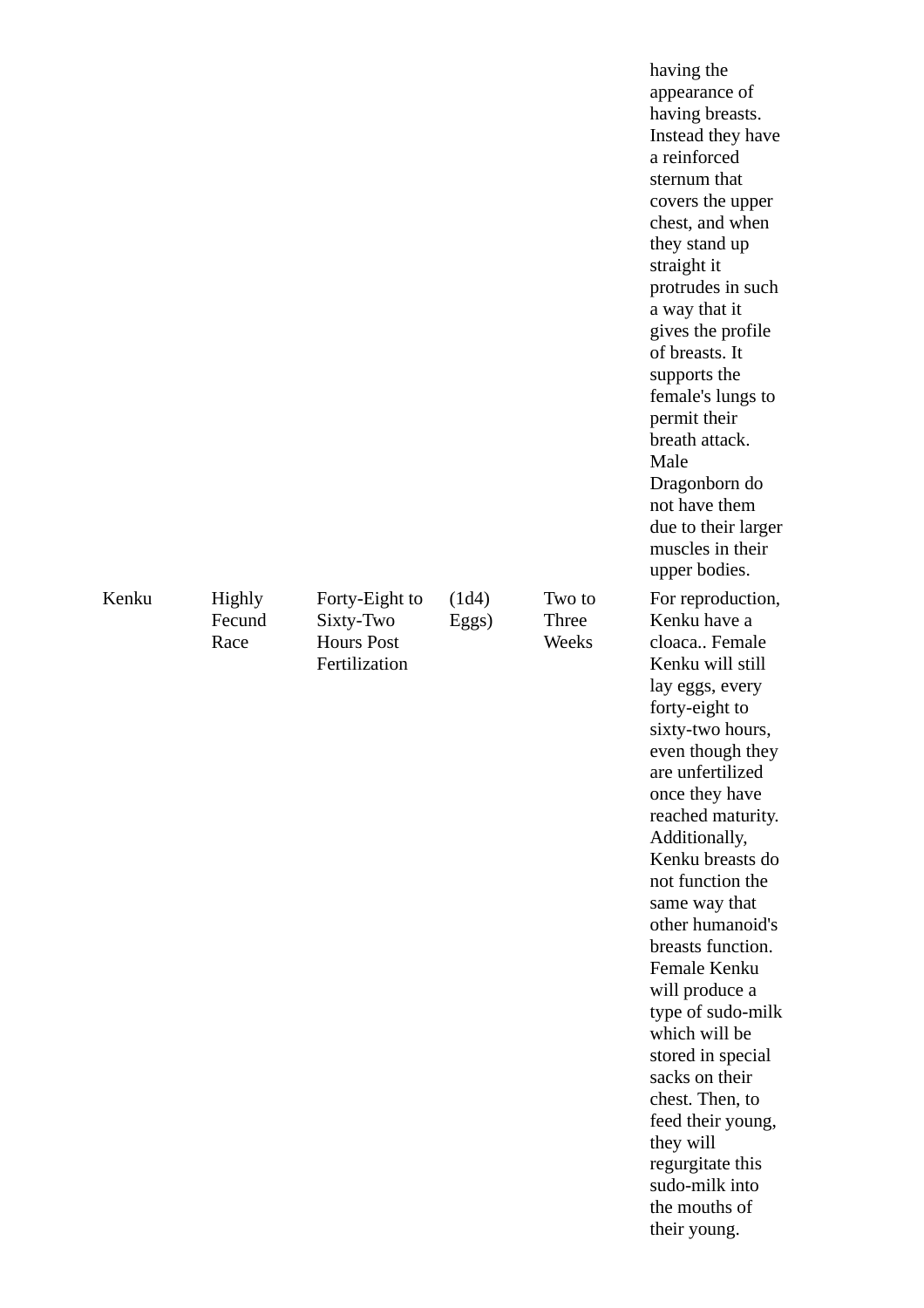| Kobold     | Highly<br>Fecund<br>Race     | About Two<br>Weeks                                                                                                                                                                                                                               | $(1d8 +$<br>16)                                                                                                            | About 60<br>days           | For reproduction,<br>Kobolds have a<br>cloaca. Male<br>Kobolds are<br>much more<br>common than<br>female Kobolds.<br>Use these<br>statistics for<br>determining a the<br>Kobold's gender.<br>88% Male - 12%<br>Female                                                                                                                                                                                                                                  |
|------------|------------------------------|--------------------------------------------------------------------------------------------------------------------------------------------------------------------------------------------------------------------------------------------------|----------------------------------------------------------------------------------------------------------------------------|----------------------------|--------------------------------------------------------------------------------------------------------------------------------------------------------------------------------------------------------------------------------------------------------------------------------------------------------------------------------------------------------------------------------------------------------------------------------------------------------|
| Lizardfolk | Moderately<br>Fecund<br>Race | Three to Five<br><b>Weeks Post</b><br>Fertilization                                                                                                                                                                                              | $(1d4 + 2)$<br>Eggs                                                                                                        | Three to<br>Four<br>Months | For reproduction,<br>Lizardfolk have a<br>cloaca. Male<br>Lizardfolk eggs<br>in unfavorable<br>conditions will<br>switch their<br>gender to female<br>while still in the<br>egg. They still<br>appear male, but<br>are able to<br>produce<br>offspring, laying<br>twice as much<br>eggs as a normal<br>female.<br>Additionaly,<br>Lizardfolk eggs<br>have a leathery<br>shell rather than<br>the hard shells<br>that other races<br>and creatures lay. |
| Merfolk    |                              | Merfolk don't<br>have<br>intercourse in<br>the same way<br>most<br>humanoids do.<br>They<br>essentially<br>have large<br>reproductive,<br>orgy parties.<br>Once every<br>few years, the<br>Merfolk will<br>all gather, in<br>which the<br>female | $(1d8 +$<br>50) Eggs,<br>but only<br>about<br>10% are<br>either<br>fertilized<br>or able to<br>survive in<br>open<br>water | Three to<br>Four<br>Months | Merfolk have<br>internal<br>reproductive<br>parts in order to<br>produce<br>offspring. Before<br>hatching, the<br>male Merfolk<br>will safeguard<br>the eggs until<br>they hatch.<br>Female breasts<br>have scales<br>spaced out in a<br>way to allow for<br>the secretion of a<br>mucus-like milk                                                                                                                                                     |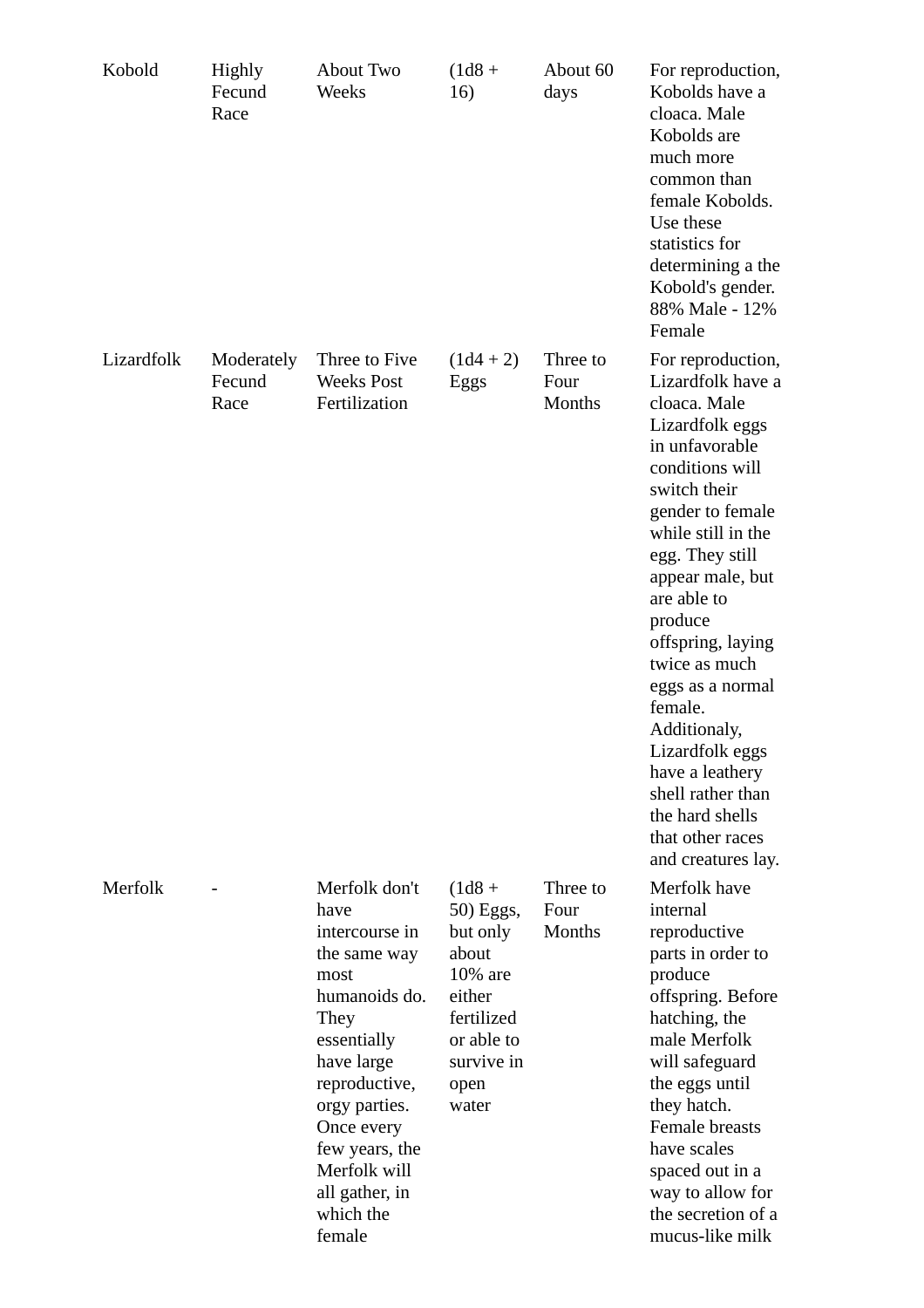|                      |                              | Merfolk will<br>release their<br>eggs and the<br>males would<br>swim up<br>alongside them<br>and release<br>their sperm.                                                                                                                                                                                                                   |                                                               |                           | where then the<br>Merfolk young<br>may feed on the<br>mucus secretions<br>coating their<br>breast.                                                                                                                                                                                                                                                                                                                                                                                                                                                                                                                                                                                                                                                                                           |
|----------------------|------------------------------|--------------------------------------------------------------------------------------------------------------------------------------------------------------------------------------------------------------------------------------------------------------------------------------------------------------------------------------------|---------------------------------------------------------------|---------------------------|----------------------------------------------------------------------------------------------------------------------------------------------------------------------------------------------------------------------------------------------------------------------------------------------------------------------------------------------------------------------------------------------------------------------------------------------------------------------------------------------------------------------------------------------------------------------------------------------------------------------------------------------------------------------------------------------------------------------------------------------------------------------------------------------|
| Tortle               | Moderately<br>Fecund<br>Race | <b>Female Tortles</b><br>only<br>reproduced<br>near the end of<br>their natural<br>lifespans.<br>After sexual<br>intercourse,<br>they store the<br>male sperm<br>inside their<br>body to<br>fertilize their<br>eggs. They<br>will do this<br>with multiple<br>partners,<br>usually 5-6 so<br>that they may<br>diversify their<br>offspring | A Tortle<br>will lay<br>$(1d8 +$<br>12)<br>fertilized<br>eggs | Two to<br>Four<br>Months  | For reproduction,<br>Tortles have a<br>cloaca Before<br>laying a clutch of<br>eggs, the female<br>Tortle will first<br>need to find a<br>suitable nesting<br>site. They prefer<br>areas with a lot<br>of sunshine and<br>well drained<br>earth. Upon<br>finding a suitable<br>location, they<br>will dig a hole in<br>which they lay a<br>clutch of eggs in,<br>before covering<br>the hole back up<br>and waiting for<br>the eggs to hatch.<br>When their<br>young hatched<br>from their eggs,<br>they spent the<br>remainder of<br>their lives<br>sharing all their<br>life experiences<br>and teaching<br>survival skills.<br><b>Young Tortles</b><br>would become<br>orphans after<br>about one year,<br>by which time<br>they were<br>expected to be<br>able to fend for<br>themselves. |
| Yuan-Ti<br>Pureblood | Moderately<br>Fecund<br>Race | Three to Five<br><b>Months Post</b><br>Fertilization                                                                                                                                                                                                                                                                                       | $(1d4 + 3)$                                                   | Two to<br>Three<br>Months | For reproduction,<br>Yuan-Ti have a<br>cloaca. When                                                                                                                                                                                                                                                                                                                                                                                                                                                                                                                                                                                                                                                                                                                                          |

Males are in short supply,